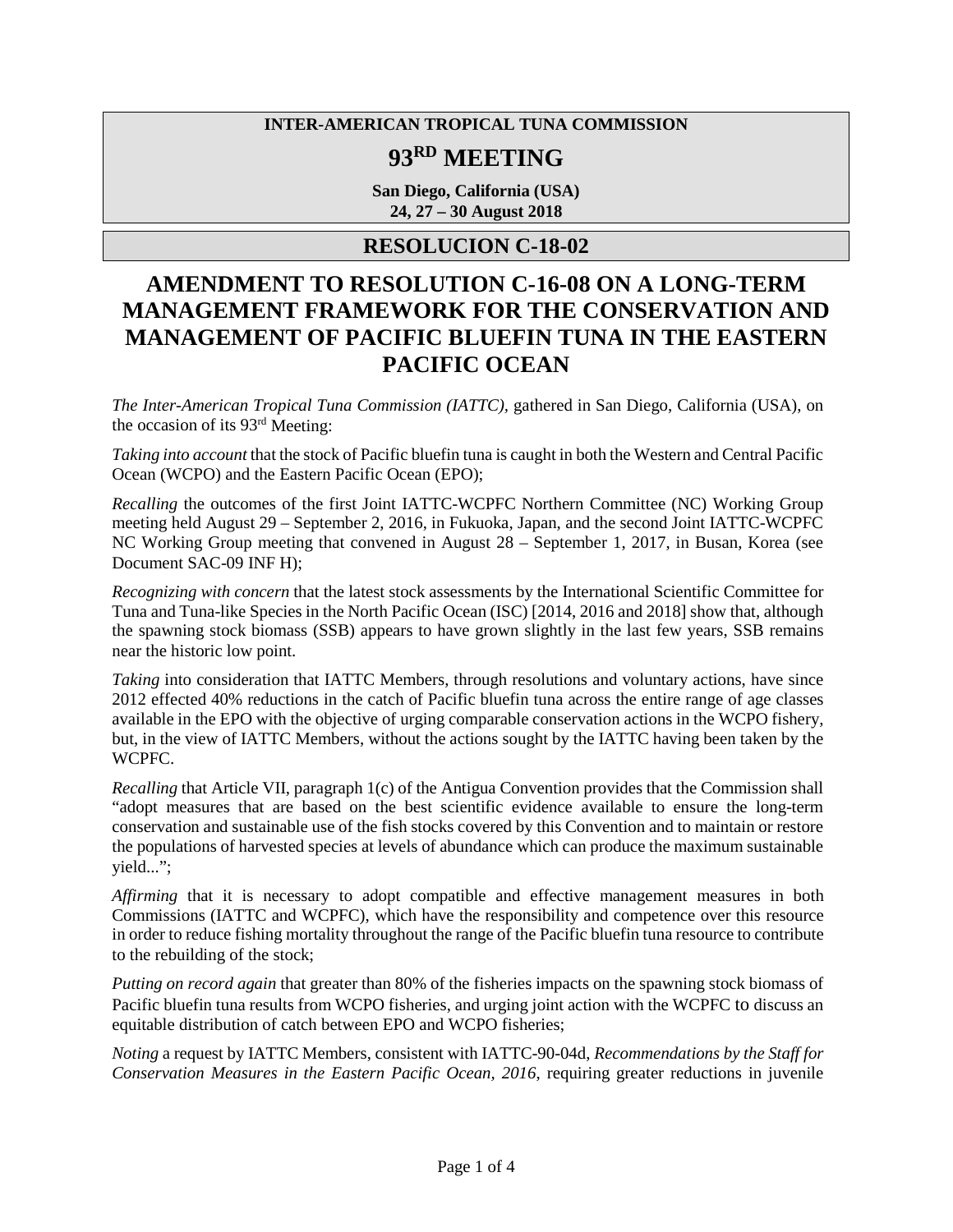catches in the western Pacific by WCPO fisheries and additional measures to reduce the catch of adults to in order to reduce the immediate risk of low spawner abundance on recruitment;

*Noting also* that other IATTC Members did not support the above request, while still believing that further reduction of catch should be implemented by both Commissions;

*Highlighting concerns* that measures adopted in the EPO alone will not fulfill the objective of this resolution if effective and substantial measures are not taken for all fisheries involved by both Commissions;

*Recognizing* the need for a basin-wide rebuilding plan for Pacific bluefin tuna and a precautionary longterm management framework for the stock and associated fisheries;

*Urging* all IATTC Members and Cooperating non-Members (CPCs) involved in this fishery to participate in a fair and equitable manner, and without exceptions, in the discussion and adoption of a harvest strategy applicable to the stock throughout its entire range;

*Mindful* that these measures are intended as an interim step towards assuring sustainability of the Pacific bluefin tuna resource, consistent with the precautionary approach, and that future conservation measures should be based not only on these interim measures, but also on the development of future scientific information and advice of the ISC the IATTC scientific staff, and the Scientific Advisory Committee, which may include outcomes of a management strategy evaluation (MSE);

*Recalling* that the IATTC Scientific Staff in 2014 recommended the adoption of  $B_{\text{MSY}}$  and  $F_{\text{MSY}}$  as interim target reference points for Pacific bluefin tuna (Document IATTC-87-03d);

*Noting* that the WCPFC has adopted a harvest strategy for Pacific bluefin tuna, including: (1) rebuilding targets as recommended by the Joint IATTC-NC Working Group in 2017; (2) development of reference pointsthrough the MSE process, which includes a workplan=to develop candidate reference points and harvest control rules; and (3) decision rules at the initial and second rebuilding periods;

*Also noting* that the initial rebuilding target adopted by WCPFC, the historical median of SSB calculated in the ISC's 2018 stock assessment, is equivalent to a depletion ratio of 6.7% , which is below the interim limit reference point adopted for other tunas in the EPO and below the interim limit reference point for Pacific bluefin tuna recommended by the IATTC scientific staff;

*Further noting* that WCPFC also adopted the second rebuilding target, which is 20%SSBF=0, to be reached by 2034, or 10 years after reaching the initial rebuilding target, whichever is earlier, with at least 60% probability; and,

*Considering* the recommendations made by the Seventh Meeting of the Scientific Advisory Committee, which recommended strengthening scientific cooperation with the WCPFC and promotion of the adoption of harmonized conservation measures for bluefin and bigeye tunas in both organizations;

#### *Resolves as follows*:

#### Rebuilding targets

1. The Commission recognizes that the management objective of the IATTC is to maintain or restore fish stocks at levels capable of producing MSY, and shall implement a provisional rebuilding plan in part by adopting: (1) an initial (first) rebuilding target of  $SSB_{med,1952-2014}$  (the median point estimate for 1952-2014) to be achieved by 2024 with at least 60% probability; and (2) a second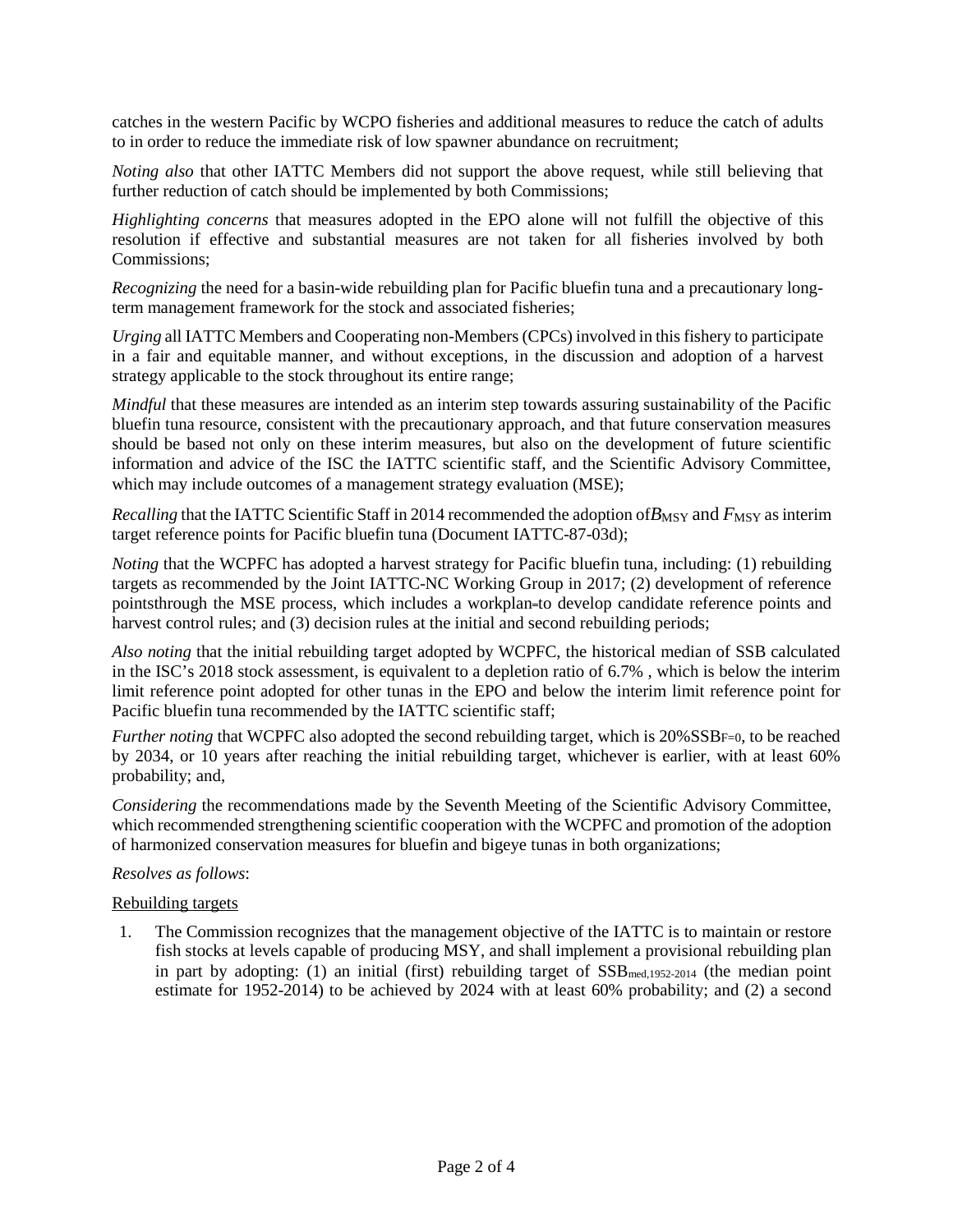rebuilding target of  $20\% SSB_{F=0}$ <sup>[1](#page-2-0)</sup> to be achieved within 10 years of reaching the initial rebuilding target or by [2](#page-2-1)034, whichever is earlier, with at least 60% probability.<sup>2</sup>

- 2. The Commission shall do so by adopting catch limits and other necessary management measures that, based on information provided by the IATTC Scientific Staff, the SAC recommendations and the ISC, are expected to achieve the rebuilding target, while also recognizing the need for compatible and comparable measures and goals in both the IATTC and WCPFC. If the SSB projection performed by the ISC indicates that the probability of achieving the historical median by 2024 is less than 60% probability, management measures shall be modified to increase it to at least 60%. If the SSB projection performed by the ISC indicates that the probability of achieving the initial (first) rebuilding target is at least 75%, catch limits may be increased provided the probability is maintained at 70% or larger, and the probability of reaching the second rebuilding target by the agreed deadline remains at least 60%[.3](#page-2-2)
- 3. Over-harvest of catch limits established in Resolutions on conservation and management of Pacific Bluefin tuna shall be deducted from the applicable catch limits for the following year. In years when a resolution establishing catch limits expires, the over-harvest shall be deducted from catch limits established in the next resolution.
- 4. An under-harvest of catch limits established in Resolutions on conservation and management of Pacific Bluefin tuna may be added to the applicable catch limit in the following year and shall not exceed 5% of the initial catch limit.
- 5. Implementation and progress of this plan shall be reviewed based, in part, on updates of stock assessments and SSB projections to be conducted by ISC and IATTC Scientific Staff advice; management measures shall be modified, if necessary, based on the review.
- 6. No later than the IATTC meeting in 2020, taking into account the outcomes of the Joint IATTC-WCPFC NC Working Group, the Commission shall consider and develop candidate reference points and harvest control rules. These candidate reference points and harvest control rules will be forwarded to the Joint IATTC-WCPFC NC Working Group and ISC for consideration and potential inclusion in a management strategy evaluation to be completed by the ISC.
- 7. The decisions made in respect to Paragraphs 1, 2, 3 and 4 shall be designed so as to conserve and recover the Pacific bluefin tuna stock and be comparable or preferably the same to those made by the WCPFC. This cooperative process should be informed by the Joint IATTC-WCPFC NC Working Group. Additionally, the effectiveness of the decisions made with respect to Paragraphs

<span id="page-2-2"></span><sup>3</sup> Recruitment scenario used in Spawning Stock Biomass (SSB) projection: (i) The low recruitment scenario (resampling from the relatively low recruitment period (1980-1989)) or the recent recruitment scenario (resampling from the last 10 years), whichever is lower, should be used for the ISC's SSB projections until 2024 or the SSB reaches the historical median (the median point estimate for 1952-2014 as specified by ISC), whichever is earlier. (ii) The recruitment scenario to be used for the SSB projections after 2024 or the SSB has reached the historical median should be tentatively the average recruitment scenario (resampling from the entire recruitment period). (iii) ISC will be requested to periodically evaluate whether the scenarios in paragraph (1) and (2) are reasonable given current conditions and make recommendation on whether a different scenario should be used. If ISC recommends a different scenario, this should be considered.

<span id="page-2-0"></span> $120\%$  of the expected spawning stock biomass under average recruitment conditions without fishing. If  $20\%SSB_{F=0}$ is considered inappropriate as the second rebuilding target, taking into account consideration from WCPFC, scientific advice from ISC, IATTC SAC or WCPFC SC, and the IATTC Scientific Staff, and socioeconomic factors, another objective may be established.

<span id="page-2-1"></span> $2$  However, if: (1) the SSB reaches the initial rebuilding target earlier than 2024; (2) ISC recommends a recruitment scenario lower than the average recruitment scenario; and (3) the SSB projections indicate that the second rebuilding target will not be achieved on this schedule, the deadline for rebuilding may be extended to 2034 at the latest.